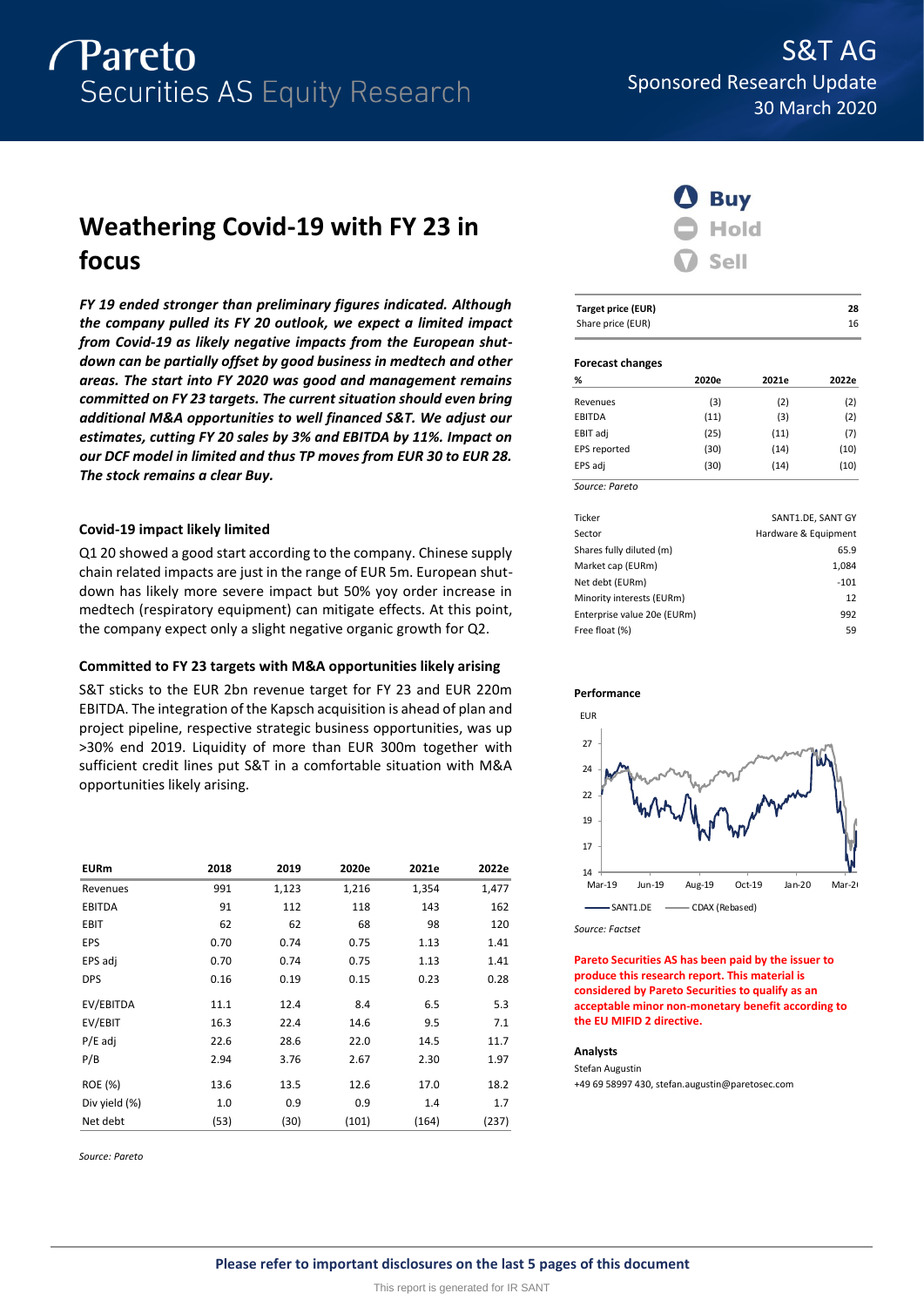# **FY'19 with a strong finish and good projects**

# **FY'19 preliminary figures from January**

|              | Actual |       |       | Consensus |              |  |
|--------------|--------|-------|-------|-----------|--------------|--|
|              | 2018   | 2019  | vov   | 2019      | <b>Delta</b> |  |
| <b>EURm</b>  | 991    | 1.145 | 16%   | 1.149     | 0%           |  |
| $\mathbf{u}$ | 91     | 105   | 16%   | 104       | 1%           |  |
| %            | 9.1%   | 9.2%  | 3 bps | 9.0%      | 11 BP        |  |
|              |        |       |       |           |              |  |

Little lower sales but better EBITDA than published at preliminary figures. EBITDA up by 23% and revenue up by 13%. However, effects from first time adoption of IFRS 16 were EUR 17m so adjusted growth rate came in at 5%. Notably, the acquisition of Kapsch had a dilutive earnings effect as it was still slightly loss making according to management. According to our calculation, EBITDA margin of the underlying business (ex Kapsch and before IFRS 16) was flat at 9.1%.

# **FY 19 final figure in detail**

| <b>S&amp;T AG</b>                |                   | 2018 | 2019  | yoy      |
|----------------------------------|-------------------|------|-------|----------|
| <b>Revenues</b>                  | <b>EURm</b>       | 991  | 1,123 | 13%      |
| <b>Revenues ex consolidation</b> |                   | 991  | 1,060 | 7%       |
| of which: IT Services            | $^{\prime\prime}$ | 449  | 506   | 13%      |
| of which: IoT Solutions Europe   | $^{\prime\prime}$ | 377  | 475   | 26%      |
| of which: IoT Solutions America  | $^{\prime\prime}$ | 165  | 142   | $(14)$ % |
| <b>EBITDA</b>                    | $\mathbf{u}$      | 91   | 112   | 23%      |
| EBITDA margin                    | %                 | 9.1% | 9.9%  | 81 bps   |
| <b>EBITDA (ex IFRS 16)</b>       |                   | 91   | 95    | 5%       |
| of which: IT Services            |                   | 26.4 | 34.1  | 29%      |
| of which: IoT Solutions Europe   |                   | 52.7 | 68.2  | 29%      |
| of which: IoT Solutions America  |                   | 11.5 | 9.4   | -18%     |

*Source: Pareto*

Strong operating cash flow, up by 235%. There were two one-time effects in FY 19; i) EUR -4.5m cash support for the acquired Kapsch CarrierCom and ii) a shifted payment of EUR 8m, which will revert in Q1 20. Main driver for the positive development next to IFRS 16 is an improvement of the WC ratio, which declined from 15.8% to 13.7%.

S&T is very pleased with the acquisition of Kapsch and sees the turnaround ahead of initial expectations. Following the small loss in FY 19, expectations is to turn profitable in FY 20 and contribute with a single digit EBITDA. Project signings for high speed trains in Lithuania support the development.

# **FY 20 outlook – the good and the bad**

Due to the dynamic situation concerning the impacts from Covid-19, management decided to abandon its initial forecast for FY 20, which was for roughly a c.10% increase in revenues and c.25% rise in EBITDA. However, while the adjustment is clearly to the downside, impact is likely less severe.

In Q1 there is a negative impact in the scope of EUR 5-6m in absolute terms as a result of supply chain disruptions in China. These have been solved by now. For Q2 the indication of the management is that a rough 10% drop versus the initial budget could be in the pipeline. With initial growth rate was expected at 10%, we read into the statement a roughly flattish development (this is excluding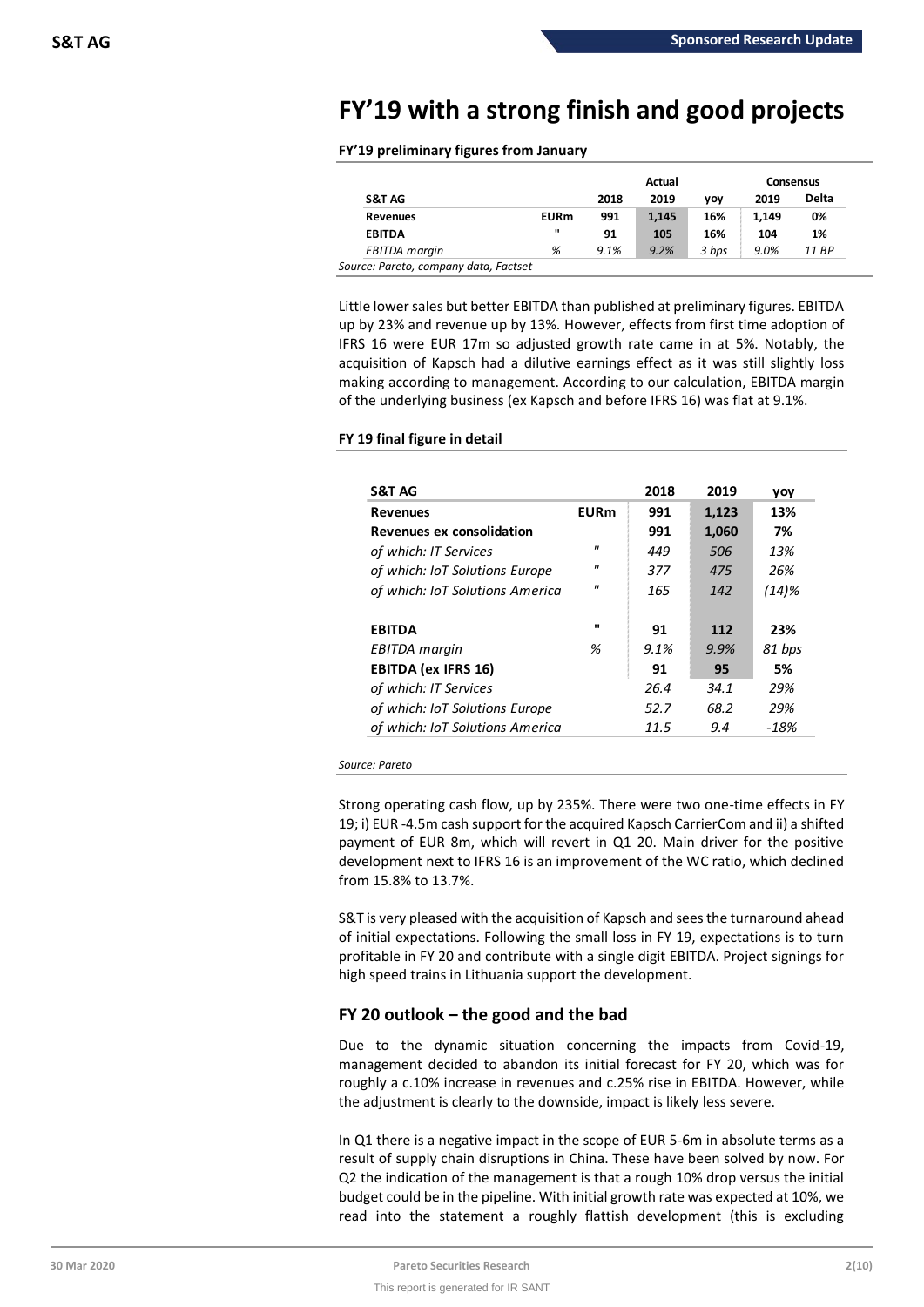consolidation effects). For a better understanding of the development, S&T eluded on its vertical markets:

Medical & Healthcare (c.10% of FY 19 sales) – sees currently very strong demand, which is up 50%. With Drägerwerk as one of its larger customers S&T profits from large orders of respiratory equipment. A EUR 20m order could be acquired.

Businesses which are state owned or are belong to infrastructure like Deutsche Bahn and Utiliies account for 16-17% of sales and see no negative effect from Covid-19 at all.

Direct exposure to the automotive industry is only around 3% of sales and related to autonomous driving and thus not related to current plant shut downs.

Industrial automation, which stands currently for around 20% of sales has however an indirect exposure to the automotive industry. A negative impact is clearly expected here.

Hardest hit by industry is avionics, which is around 3-4% of sales. However, S&T still has some orders as a few players use the downtime to upgrade equipment. Overall, we see the business of S&T comparatively stable during Covid-19 crisis. Project backlog is up by 39% to EUR 841m year end 2019 and the project pipeline increased by 32% to EUR 2.16bn.

# **2023 targets unchanged and the crisis offers M&A opportunities**

While Covid-19 will bring temporary burden, S&T sees itself on track to reach its mid-term target 2023 of EUR 2bn sales and EBITDA of EUR 220m. Secure credit lines and more than EUR 300m in cash and equivalents are a sizable war chest to even push more actively M&A. S&T sees several competitors in markets less financially sound, which could bring appealing M&A opportunities over the coming quarters.

# **Cutting our FY 20 revenue forecast by 3% and EBITDA by 11%**

We adapt the current situation into our forecast and reduce our FY 20 forecast for revenue by 3% and EBITDA by 11%. Start of the year was promising according to management.

## **Changes to our estimates**

|                  |             |       | 2020e |       |       | 2021e |         |       | 2022e |       |
|------------------|-------------|-------|-------|-------|-------|-------|---------|-------|-------|-------|
| <b>S&amp;TAG</b> |             | Old   | New   | Chg.  | Old   | New   | Chg.    | Old   | New   | Chg.  |
| <b>Revenues</b>  | <b>EURm</b> | 1.256 | 1.216 | (3)%  | 1,376 | 1.354 | $(2)$ % | 1.511 | 1.477 | (2)%  |
| <b>EBITDA</b>    |             | 132   | 118   | (11)% | 148   | 143   | (3)%    | 166   | 162   | (2)%  |
| EBIT             | п           | 90    | 68    | (25)% | 110   | 98    | (11)%   | 130   | 120   | (7)%  |
| Net result       | п           | 70    | 49    | (29)% | 86    | 74    | (13)%   | 102   | 93    | (9)%  |
| <b>EPS</b>       | <b>EUR</b>  | 1.06  | 0.75  | (30)% | 1.31  | 1.13  | (14)%   | 1.56  | 1.41  | (10)% |
| Source: Pareto   |             |       |       |       |       |       |         |       |       |       |

*Source: Pareto*

# **Valuation**

Incorporating our estimates into our DCF model, we derive a new fair value of EUR 28 (25x 2021e EPS). In our DCF model the progression on NWC and cash flow partially compensate the reduction of the FY 20e forecast. Hence, our TP moves from EUR 30 to EUR 28. Recommendation stays Buy.

## **DCF analysis**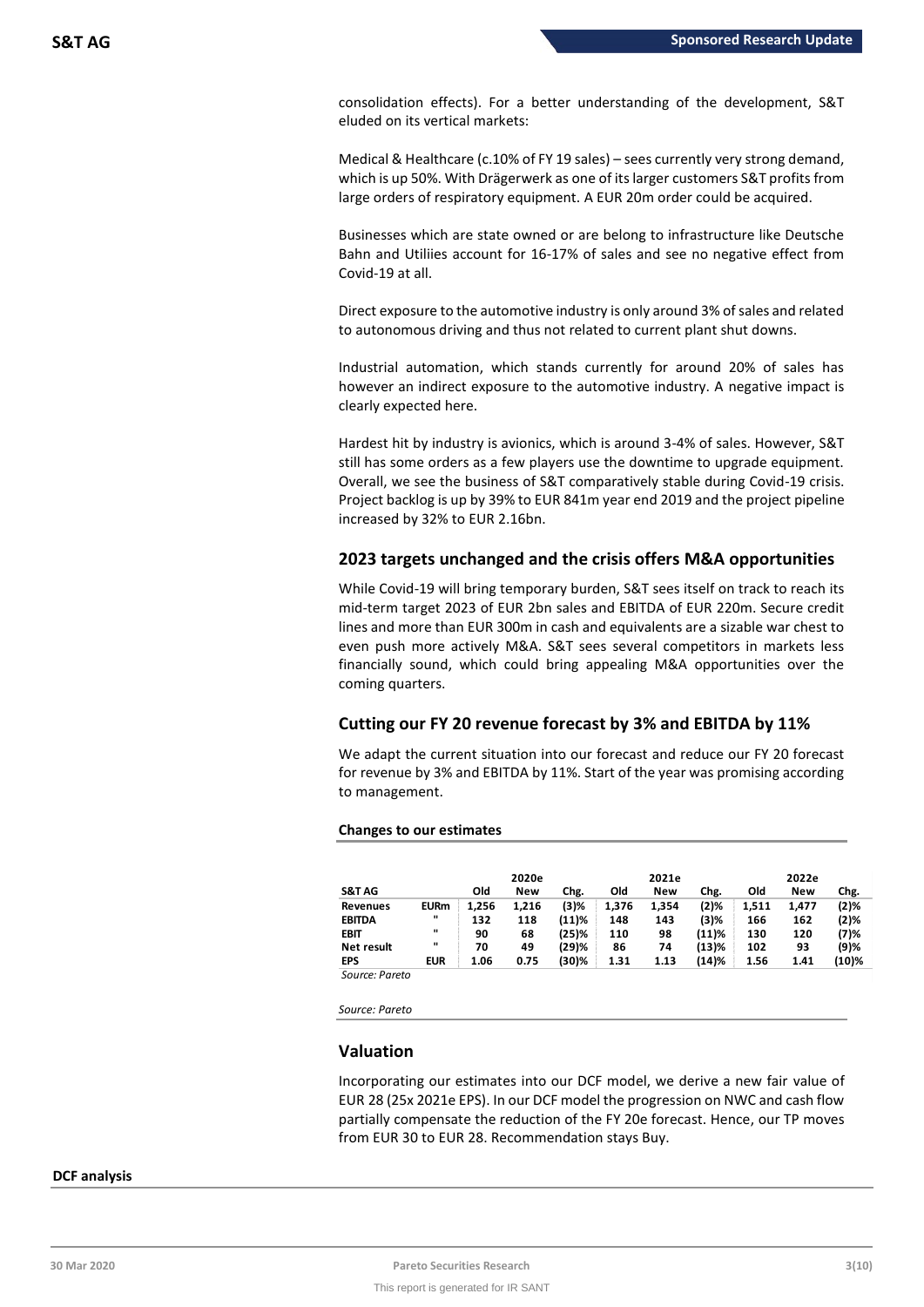| <b>EUR</b> m                      | 2020e       | 2021e        | Phase I<br>2022e | 2023e        | 2024e                 | 2025e        | 2026e        | <b>Phase II</b><br>2027e | 2028e               | 2029e        | <b>Phase III</b> |
|-----------------------------------|-------------|--------------|------------------|--------------|-----------------------|--------------|--------------|--------------------------|---------------------|--------------|------------------|
|                                   |             |              |                  |              |                       |              |              |                          |                     |              |                  |
| <b>Revenues</b>                   | 1,216       | 1,354        | 1,477            | 1,620        | 1,779                 | 1,930        | 2,069        | 2,191                    | 2,292               | 2,367        |                  |
| growth rate                       | 8%          | 11%          | 9%               | 10%          | 10%                   | 8%           | 7%           | 6%                       | 5%                  | 3%           |                  |
| <b>EBITDA</b>                     | 118<br>9.7% | 143<br>10.6% | 162<br>11.0%     | 186<br>11.5% | 205<br>11.5%          | 220<br>11.4% | 233<br>11.2% | 243<br>11.1%             | 251<br>10.9%        | 255<br>10.8% |                  |
| <b>EBIT</b> margin<br><b>EBIT</b> | 68          | 98           | 120              | 146          | 164                   | 175          | 184          | 191                      | 196                 | 199          |                  |
|                                   | 5.6%        | 7.2%         | 8.1%             | 9.0%         | 9.2%                  | 9.0%         | 8.9%         | 8.7%                     | 8.6%                | 8.4%         |                  |
| <b>EBIT</b> margin<br>Tax         |             |              |                  |              |                       |              |              |                          |                     |              |                  |
| Tax rate                          | (10)<br>15% | (16)<br>16%  | (20)<br>17%      | (26)<br>18%  | (33)<br>20%           | (36)<br>21%  | (39)<br>21%  | (41)<br>22%              | (43)<br>22%         | (45)<br>23%  |                  |
|                                   | 50          |              |                  |              |                       |              | 49           | 52                       | 54                  |              |                  |
| Depr. & Amort.                    | 4.1%        | 45<br>3.3%   | 42<br>2.9%       | 41<br>2.5%   | 41<br>2.3%            | 45<br>2.3%   | 2.4%         | 2.4%                     | 2.4%                | 56<br>2.4%   |                  |
| % of sales                        |             |              |                  |              |                       |              |              |                          |                     |              |                  |
| Capex                             | (29)        | (34)         | (37)             | (41)         | (44)                  | (48)         | (52)         | (55)                     | (57)                | (59)         |                  |
| % of sales                        | 2.4%        | 2.5%         | 2.5%             | 2.5%         | 2.5%                  | 2.5%         | 2.5%         | 2.5%                     | 2.5%                | 2.5%         |                  |
| Change in WC & P                  | 18          | (12)         | (10)             | (12)         | (13)                  | (15)         | (16)         | (17)                     | (17)                | (18)         |                  |
| % of sales                        | $-1.5%$     | 0.9%         | 0.7%             | 0.8%         | 0.8%                  | 0.8%         | 0.8%         | 0.8%                     | 0.8%                | 0.8%         |                  |
| <b>Free Cash Flow</b>             | 96          | 82           | 95               | 107          | 114                   | 121          | 127          | 131                      | 133                 | 133          | 2,364            |
| growth rate                       | nm          | $(15)\%$     | 16%              | 14%          | 6%                    | 6%           | 5%           | 3%                       | 2%                  | 0%           | 2%               |
| <b>Present Value FCF</b>          | 91          | 72           | 77               | 81           | 80                    | 79           | 76           | 73                       | 69                  | 64           | 1,140            |
| PV Phase I                        |             | 400          |                  |              | <b>Risk free rate</b> |              | 3.5%         |                          | Targ. equity ratio  |              | 70%              |
| <b>PV Phase II</b>                |             | 362          |                  |              | <b>Premium Equity</b> |              | 5.0%         |                          | <b>Beta</b>         |              | 1.2              |
| <b>PV Phase III</b>               |             | 1,140        |                  |              | <b>Premium Debt</b>   |              | 2.0%         |                          | <b>WACC</b>         |              | 7.8%             |
| <b>Enterprise value</b>           |             | 1,903        |                  |              | Sensitivity           |              |              |                          | Growth in phase III |              |                  |
| - Net Debt (Cash)                 |             | 32           |                  |              |                       |              | 1.0%         | 1.5%                     | 2.0%                | 2.5%         | 3.0%             |
| - Pension Provisions              |             | 9            |                  |              |                       | 7.0%         | 29.0         | 30.7                     | 32.8                | 35.3         | 38.4             |
| - Minorities & Peripherals        |             | 12           |                  |              |                       | 7.4%         | 27.1         | 28.6                     | 30.3                | 32.4         | 34.9             |
| + MV of financial assets          |             | 0            |                  |              | <b>WACC</b>           | 7.8%         | 25.4         | 26.7                     | 28.1                | 29.9         | 32.0             |
| - Paid-out dividends for last FY  |             | 0            |                  |              |                       | 8.1%         | 23.9         | 25.0                     | 26.3                | 27.8         | 29.5             |
| +/- Other EV items                |             | 0            |                  |              |                       | 8.5%         | 22.6         | 23.6                     | 24.6                | 25.9         | 27.4             |
| <b>Equity value</b>               |             | 1,848        |                  |              |                       |              |              |                          |                     |              |                  |
| Number of shares (m)              |             | 66           |                  |              |                       |              |              |                          |                     |              |                  |
| Value per share $(\epsilon)$      |             | 28           |                  |              |                       |              |              |                          |                     |              |                  |
| Source: Pareto                    |             |              |                  |              |                       |              |              |                          |                     |              |                  |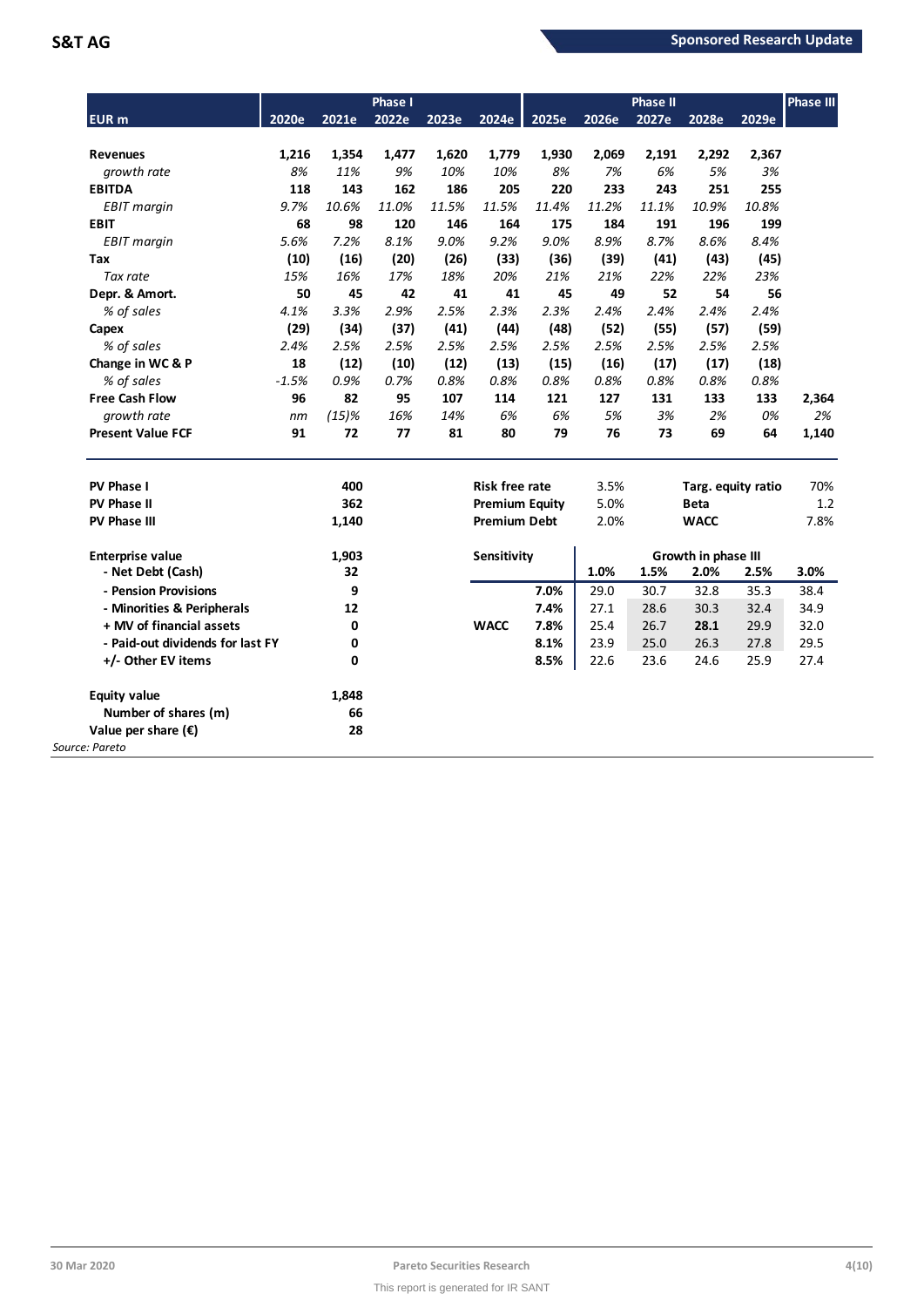| PROFIT & LOSS (fiscal year) (EURm)             | 2015                     | 2016           | 2017                     | 2018                     | 2019           | 2020e          | 2021e                    | 2022e     |
|------------------------------------------------|--------------------------|----------------|--------------------------|--------------------------|----------------|----------------|--------------------------|-----------|
| <b>Revenues</b>                                | 468                      | 504            | 882                      | 991                      | 1,123          | 1,216          | 1,354                    | 1,477     |
| <b>EBITDA</b>                                  | 28                       | 34             | 68                       | 91                       | 112            | 118            | 143                      | 162       |
| Depreciation & amortisation                    | (8)                      | (10)           | (26)                     | (29)                     | (50)           | (50)           | (45)                     | (42)      |
| EBIT                                           | 21                       | 24             | 42                       | 62                       | 62             | 68             | 98                       | 120       |
| Net interest                                   | (3)                      | (4)            | (6)                      | (5)                      | (8)            | (10)           | (10)                     | (9)       |
| Other financial items                          | $\overline{\phantom{a}}$ | $\overline{a}$ | $\overline{\phantom{a}}$ | $\overline{\phantom{a}}$ | $\blacksquare$ | $\overline{a}$ | $\overline{\phantom{a}}$ |           |
| <b>Profit before taxes</b>                     | 18                       | 20             | 35                       | 56                       | 54             | 58             | 88                       | 112       |
| Taxes                                          | (1)                      | 0              | (6)                      | (8)                      | (5)            | (9)            | (14)                     | (19)      |
| Minority interest                              | (2)                      | (6)            | (7)                      | (3)                      | (0)            | $\overline{a}$ |                          |           |
| Net profit                                     | 16                       | 15             | 23                       | 45                       | 49             | 49             | 74                       | 93        |
| EPS reported                                   | 0.36                     | 0.33           | 0.43                     | 0.70                     | 0.74           | 0.75           | 1.13                     | 1.41      |
| <b>EPS adjusted</b>                            | 0.36                     | 0.31           | 0.43                     | 0.70                     | 0.74           | 0.75           | 1.13                     | 1.41      |
| <b>DPS</b>                                     | 0.08                     | 0.10           | 0.13                     | 0.16                     | 0.19           | 0.15           | 0.23                     | 0.28      |
| <b>BALANCE SHEET (EURm)</b>                    | 2015                     | 2016           | 2017                     | 2018                     | 2019           | 2020e          | 2021e                    | 2022e     |
| Tangible non current assets                    | 15                       | 28             | 32                       | 37                       | 38             | 23             | 15                       | 12        |
| Other non-current assets                       | 76                       | 184            | 195                      | 218                      | 330            | 359            | 356                      | 354       |
| Other current assets                           | 168                      | 331            | 361                      | 421                      | 545            | 512            | 540                      | 566       |
| Cash & equivalents                             | 60                       | 126            | 217                      | 172                      | 312            | 373            | 425                      | 497       |
| <b>Total assets</b>                            | 319                      | 669            | 805                      | 848                      | 1,226          | 1,267          | 1,336                    | 1,429     |
| <b>Total equity</b>                            | 102                      | 241            | 332                      | 367                      | 385            | 418            | 482                      | 560       |
| Interest-bearing non-current debt              | 51                       | 94             | 115                      | 119                      | 283            | 273            | 260                      | 260       |
| Interest-bearing current debt                  |                          |                | $\overline{\phantom{a}}$ |                          |                |                |                          |           |
| Other Debt                                     | 166                      | 332            | 356                      | 360                      | 549            | 567            | 585                      | 600       |
| Total liabilites & equity                      | 319                      | 669            | 805                      | 848                      | 1,226          | 1,267          | 1,336                    | 1,429     |
| <b>CASH FLOW (EURm)</b>                        | 2015                     | 2016           | 2017                     | 2018                     | 2019           | 2020e          | 2021e                    | 2022e     |
| Cash earnings                                  | 23                       | 131            | 46                       | 48                       | 82             | 99             | 119                      | 135       |
| Change in working capital                      | 3                        | (70)           | (1)                      | (12)                     | $\overline{2}$ | 18             | (12)                     | (10)      |
| Cash flow from investments                     | (10)                     | (74)           | (39)                     | (63)                     | (56)           | (29)           | (34)                     | (37)      |
| Cash flow from financing                       | (1)                      | 72             | 93                       | (21)                     | 84             | (26)           | (22)                     | (15)      |
| Net cash flow                                  | 21                       | 65             | 91                       | (45)                     | 111            | 61             | 51                       | 72        |
| <b>CAPITALIZATION &amp; VALUATION (EURm)</b>   | 2015                     | 2016           | 2017                     | 2018                     | 2019           | 2020e          | 2021e                    | 2022e     |
| Share price (EUR end)                          | 6.0                      | 8.7            | 18.0                     | 15.8                     | 21.3           | 16.5           | 16.5                     | 16.5      |
| Number of shares end period                    | 44                       | 49             | 63                       | 66                       | 66             | 66             | 66                       | 66        |
| Net interest bearing debt                      | (9)                      | (32)           | (102)                    | (53)                     | (30)           | (101)          | (164)                    | (237)     |
| Enterprise value                               | 254                      | 481            | 1,066                    | 1,003                    | 1,385          | 992            | 928                      | 856       |
| EV/Sales                                       | 0.5                      | $1.0\,$        | $1.2\,$                  | $1.0\,$                  | $1.2\,$        | $0.8\,$        | 0.7                      | $0.6\,$   |
| EV/EBITDA                                      | $9.0\,$                  | 14.0           | 15.7                     | 11.1                     | 12.4           | 8.4            | $6.5\,$                  | 5.3       |
| EV/EBIT                                        | 12.0                     | 19.9           | 25.5                     | 16.3                     | 22.4           | 14.6           | 9.5                      | 7.1       |
| P/E reported                                   | 16.4                     | 26.3           | 41.5                     | 22.6                     | 28.6           | 22.0           | 14.5                     | 11.7      |
| P/E adjusted                                   | 16.4                     | 28.4           | 41.5                     | 22.6                     | 28.6           | 22.0           | 14.5                     | 11.7      |
| P/B                                            | $2.6\,$                  | 2.8            | 3.7                      | 2.9                      | 3.8            | 2.7            | 2.3                      | 2.0       |
| <b>FINANCIAL ANALYSIS &amp; CREDIT METRICS</b> | 2015                     | 2016           | 2017                     | 2018                     | 2019           | 2020e          | 2021e                    | 2022e     |
| ROE adjusted (%)                               | 16.5                     | 7.9            | 7.9                      | 12.9                     | 13.1           | 12.2           | 16.5                     | 17.8      |
| Dividend yield (%)                             | 1.3                      | $1.1\,$        | $0.7\,$                  | $1.0\,$                  | 0.9            | 0.9            | $1.4\,$                  | 1.7       |
| EBITDA margin (%)                              | $6.1\,$                  | $6.8\,$        | 7.7                      | 9.1                      | 9.9            | 9.7            | 10.6                     | 11.0      |
| EBIT margin (%)                                | 4.5                      | 4.8            | 4.7                      | $6.2$                    | 5.5            | 5.6            | 7.2                      | $\bf 8.1$ |
| NIBD/EBITDA                                    | (0.33)                   | (0.93)         | (1.50)                   | (0.58)                   | (0.26)         | (0.85)         | (1.15)                   | (1.46)    |
| EBITDA/Net interest                            | 10.73                    | 8.28           | 10.72                    | 17.56                    | 14.54          | 11.52          | 14.95                    | 18.42     |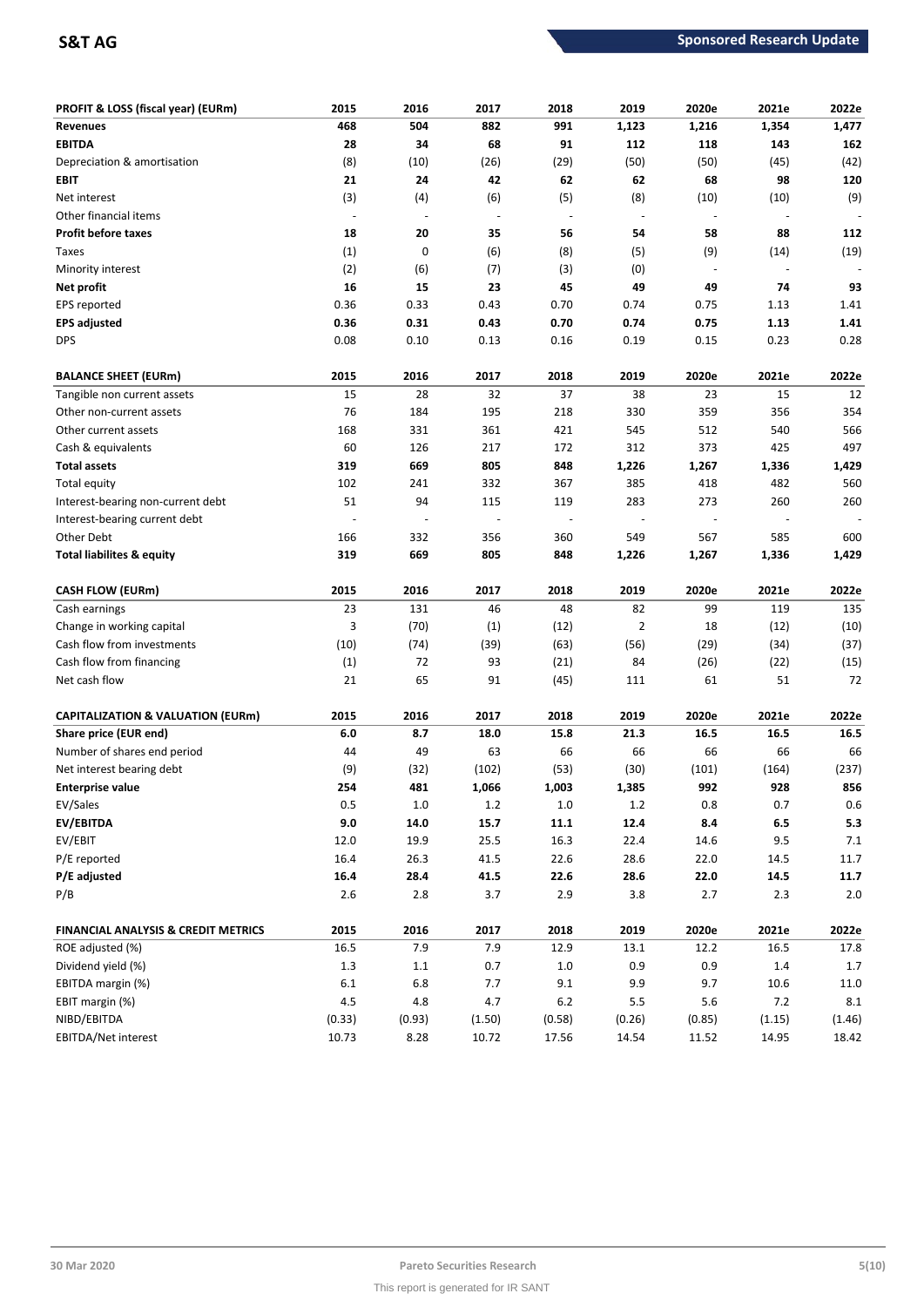# **Disclaimer and legal disclosures**

### **Origin of the publication or report**

This publication or report originates from Pareto Securities AS ("Pareto Securities"), reg. no. 956 632 374 (Norway), Pareto Securities AB, reg. no. 556206-8956 (Sweden) or Pareto Securities Limited, reg. no. 3994976, (United Kingdom) (together the Group Companies or the "Pareto Securities Group") acting through their common un it Pareto Securities Research. The Group Companies are supervised by the Financial Supervisory Authority of their respective home countries.

### **Content of the publication or report**

This publication or report has been prepared solely by Pareto Securities Research.

Opinions or suggestions from Pareto Securities Research may deviate from recommendations or opinions presented by other departments or companies in the Pareto Securities Group. The reason may typically be the result of differing time horizons, methodologies, contexts or other factors.

### **Sponsored research**

Please note that if this report is labelled as "sponsored research" on the front page, Pareto Securities has entered into an agreement with the company about the preparation of research reports and receives compensation from the company for this service. Sponsored research is prepared by the Research Department of Pareto Securities without any instruction rights by the company. Sponsored research is however commissioned for and paid by the company and such material is considered by Pareto Securities to qualify as an acceptable minor non-monetary benefit according to the EU MiFID II Directive.

### **Basis and methods for assessment**

Opinions and price targets are based on one or more methods of valuation, for instance cash flow analysis, use of multiples, behavioral technical analyses of underlying market movements in combination with considerations of the market situation and the time horizon. Key assumptions of forecasts, price targets and projections in research cited or reproduced appear in the research material from the named sources. The date of publication appears from the research material cited or reproduced. Opinions and estimates may be updated in subsequent versions of the publication or report, provided in and social cited or repo that the relevant company/issuer is treated anew in such later versions of the publication or report.

Pareto Securities Research may provide credit research with more specific price targets based on different valuation methods, including the analysis of key credit ratios and other factors describing the securities creditworthiness, peer group analysis of securities with similar creditworthiness and different DCF-valuations. All descriptions of loan agreement structures and loan agreement features are obtained from sources which Pareto Securities Research believes to be reliable, but Pareto Securities Research does not represent or warrant their accuracy. Be aware that investors should go through the specific complete loan agreement before investing in any bonds and not base an investment decision based solely on information contained in this publication or report.

Pareto Securities Research has no fixed schedule for updating publications or reports.

Unless otherwise stated on the first page, the publication or report has not been reviewed by the issuer before dissemination. In instances where all or part of a report is presented to the issuer prior to publication, the purpose is to ensure that facts are correct.

### **Validity of the publication or report**

All opinions and estimates in this publication or report are, regardless of source, given in good faith and may only be valid as of the stated date of this publication or report and are subject to change without notice.

### **No individual investment or tax advice**

The publication or report is intended only to provide general and preliminary information to investors and shall not be construed as the basis for any investment decision. This publication or report has been prepared by Pareto Securities Research as general information for private use of investors to whom the publication or report has been distributed, but it is not intended as a personal recommendation of partiɑɪlar financial instruments or strategies and thus it does not provide individually tailored investmen tadvice, and does not take into account the individual investor's particular<br>financial situation suitability of an investment as regards his/her financial and fiscal situation and investment objectives. The investor bears the risk of losses in connection with an investment.

Before acting on any information in this publication or report, we recommend consulting your financial advisor.

The information contained in this publication or report does not constitute advice on the tax consequences of making any particular investment decision. Each investor shall make his/her own appraisal of the tax and other financial merits of his/her investment.

### **Sources**

This publication or report may be based on or contain information, such as opinions, recommendations, estimates, price targets and valuations which emanate from Pareto Securities Research' analysts or representatives, publicly available information, information from other units or companies in the Group Companies, or other n amed sources.

To the extent this publication or report is based on or contains information emanating from other sources "Other Sources") than Pareto Securities Research ("External Information"), Pareto Securities Research has deemed the Other Sources to be reliable but neither the companies in the Pareto Securities Group, others associated or affiliated with said companies nor any other person, guarantee the accuracy, adequacy or completeness of the External Information.

### **Ratings**

| Equity ratings: | "Buy"  | Pareto Securities Research expects this financial instrument's total return to exceed 10% over the next 12 months                   |
|-----------------|--------|-------------------------------------------------------------------------------------------------------------------------------------|
|                 | "Hold" | Pareto Securities Research expects this financial instrument's total return to be between -10% and 10% over the next 12 months      |
|                 | "Sell" | Pareto Securities Research expects this financial instrument's total return to be negative by more than 10% over the next 12 months |

Analysts Certification<br>The research analyst(s) whose name(s) appear on research reports prepared by Pareto Securities Research certify that: (i) all of the views expressed in the research report accurately reflect their pe "Hold"<br>"Sell" Pareto Securities Research expects this financial instrument's total return to be between -10% and 10% over the next 12 months<br>"Sell" Pareto Securities Research expects this financial instrument's total retur research analysts in research reports that are prepared by Pareto Securities Research.

The research analysts whose names appears on research reports prepared by Pareto Securities Research received compensation that is based upon various factors including Pareto Securities' total<br>revenues, a portion of which

### **Limitation of liability**

Pareto Securities Group or other associated and affiliated companies assume no liablity as regards to any investment, divestment or retention decision taken by the investor on the basis of this<br>publication or report. In no resulting from the information in this publication or report.

Neither the information nor any opinion which may be expressed herein constitutes a soligitation by Pareto Securities Research of purchase or sale of any securities nor does it constitute a soligitation to any person in any jurisdiction where solicitation would be unlawful. All information contained in this research report has been compiled from sources believed to be reliable. However, no representation or warranty, express or implied, is made with respect to the completeness or accuracy of its contents, and it is not to be relied upon as authoritative.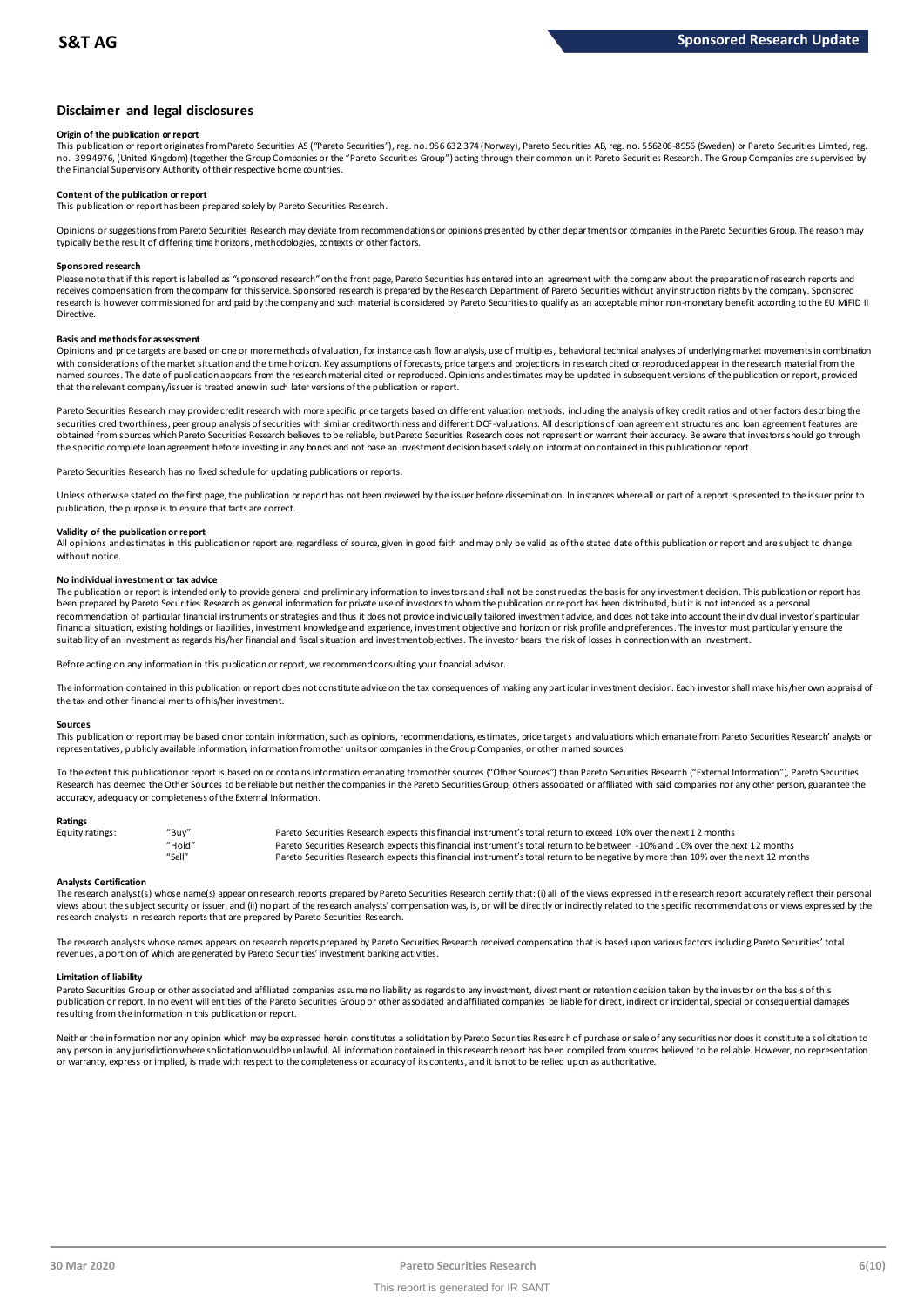### **Risk information**

The risk of investing in certain financial instruments, including those mentioned in this document, is generally high, as their market value is exposed to a lot of different factors such as the operational and financial conditions of the relevant company, growth prospects, change in interest rates, the economic and political environment, foreign exchange rates, shifts in market sentiments etc. Where an investment met.<br>or securit the investor. Past performance is not a guide to future performance. Estimates of future performance are based on assumptions that may not be realized. When investing in individual shares, the investor may lose all or part of the investments.

### **Conflicts of interest**

Companies in the Pareto Securities Group, affiliates or staff of companies in the Pareto Securities Group, may perform services for, solicit business from, make a market in, hold long or short positions in, or otherwise be interested in the investments (including derivatives) of any company mentioned in the publication or report.

In addition Pareto Securities Group, or affiliates, may from time to time have a broking, advisory or other relationship with a company which is the subject of or referred to in the relevant Research, including acting as that company's official or sponsoring broker and providing investment banking or other financial services. It is the policy of Pareto to seek to act as corporate adviser or broker to some of the<br>companies which a

To limit possible conflicts of interest and counter the abuse of inside knowledge, the analysts of Pareto Securities Research are subject to internal rules on sound ethical conduct, the management of inside<br>information, ha legislation and relevant industry standards. The object of the internal rules is for example to ensure that no analyst will abuse or cause others to abuse confidential information. It is the policy of Pareto Securities Research that no link exists between revenues from capital markets activities and individual analyst remuneration. The Group Companies are members of national stockbrokers' associations in each of the countries in which the Group Companies have their head offices. Internal rules have been developed in accordance with recommendations issued by the stockbrokers associations. This material has been prepared following the Pareto Securities Conflict of Interest Policy.

The guidelines in the policy indude rules and measures aimed at achieving a sufficient degree of independence between various departments, business areas and sub-business areas within the Pareto<br>Securities Group in order t measures is to restrict the flow of information between certain business areas and sub-business areas within the Pareto Securities Group, where conflicts of interest may arise and to safeguard the impartialness of the empl The guidelines in the policy indude rules and measures aimed at achieving a sufficient degree of independence between various departments, business areas and sub-business areas within the Pareto<br>Securities Group in order t Walls, to restrict the flows of sensitive information from such departments. The internal guidelines also include, without limitation, rules aimed at securing the impartialness of, e.g., analysts working in the<br>Pareto Secu Pareto Securities Group rules concerning contacts with covered companies and rules concerning personal account trading carried out by analysts.

### **Distribution restriction**

The securities referred to in this publication or report may not be eligible for sale in some jurisdictions and persons into whose possession this document comes should inform themselves about and observe Pareto Securities Group rules concerning contacts with covered companies and rules concerning personal account trading carried out by analysts.<br>Distribution restriction<br>The securities referred to in this publication or rep Authority (FCA).

This research is only intended for and may only be distributed to institutional investors in the United States and U.S entities seeking more information about any of the issuers or securities discussed in this report should contact Pareto Securities Inc. at 150 East 52nd Street, New York, NY 10022, Tel. 212 829 4200.

Pareto Securities Inc. is a broker-dealer registered with the U.S. Securities and Exchange Commission and is a member of FINRA &SIPC. U.S. To the extent required by applicable U.S. laws and regulations, Pareto Securities Inc. accepts responsibility for the contents of this publication. Investment products provided by or through Pareto Securities Inc. or Pareto Securities Research are not FDIC insured, may lose value and are not guaranteed by Pareto Securities Inc. or Pareto Securities Research. Investing in non-U.S. securities may entail certain risks. This document does not constitute or form part of any offer for sale or subscription, nor shall it or any part of it form the basis of or be relied on in connection with any contract or commitment whatsoever. The securities of non-U.S. issuers may not be registered with or subject to SEC reporting and other requirements. The information available about non-U.S. companies may be limited, and non-U.S. companies are generally not subject to the same uniform auditing and and intervals are ally n reporting standards as U.S. companies. Market rules, conventions and practices may differ from U.S. markets, adding to transaction costs or causing delays in the purchase or sale of securities. Securities of some non-U.S. companies may not be as liquid as securities of comparable U.S. companies. Fluctuations in the values of national currencies, as well as the potential for governmental restrictions on currency movements, can significantly erode principal and investment returns.

Pareto Securities Research may have material conflicts of interest related to the production or distribution of this research report which, with regard to Pareto Securities Research, are disclosed herein.

### **Distribution in Singapore**

Pareto Securities Pte Ltd holds a Capital Markets Services License is an exempt financial advisor under Financial Advisers Act, Chapter 110 ("FAA") of Singapore and a subsidiary of Pareto Securities AS.

This report is directed solely to persons who qualify as "accredited investors", "expert investors" and "institutional investors" as defined in section 4A(1) Securities and Futures Act, Chapter 289 ("SFA") **Distribution in Singapore**<br>Pareto Securities Pte Ltd holds a Capital Markets Services License is an exempt financial advisor under Financial Advisers Act, Chapter 110 ("FAA") of Singapore and a subsidiary of Pareto Securi person. You should seek advice from a financial adviser regarding the suitability of any product referred to in this report, taking into account your specific financial objectives, financial situation or particular needs before making a commitment to purchase any such product. Please contact Pareto Securities Pte Ltd, 16 Collyer Quay, # 2 7-02 Income at Raffles, Singapore 049318, at +65 6408 9800 in matters arising from, or in connection with this report.

### **Additional provisions on Recommendations distributed in the Canada**

needs before making a commitment to purchase any such product. Please contact Pareto Securities Pte Ltd, 16 Collyer Quay, #2 7-02 Income at Raffles, Singapore 049318, at +65 6408 9800 in matters arisi<br>from, or in connectio securities. No securities commission or similar regulatory authority in Canada has reviewed or in any way passed upon this research report or the merits of any securities described or discussed herein and any representation to the contrary is an offence. Any securities described or discussed within this research report may only be distributed in Canada in accordance with applicable provincial and territorial<br>securities laws. An securities regulators and only by a dealer properly registered under applicable securities laws or, alternatively, pursuant to an exemption from the dealer registration requirement in the relevant province or territory of Canada in which such offer or sale is made. Under no circumstances is the information contained herein to be con strued as investment advice in any province or territory of Canada nor should it be construed as being tailored to the needs of the recipient. Canadian redpients are advised that Pareto Securities AS, its affiliates and its authorized agents are not responsible for, nor do they accept, any liability whatsoever for any direct or consequential loss arising from any use of this research report or the information contained herein.

### **Distribution in United Kingdom**

This publication is issued for the benefit of persons who qualify as eligible counterparties or professional dients and should be made available only to such persons and is exempt from the restriction on financial promotion in s21 of the Financial Services and Markets Act 2000 in reliance on provision in the FPO.

### **Copyright**

This publication or report may not be mechanically duplicated, photocopied or otherwise reproduced, in full or in part, under applicable copyright laws. Any infringement of Pareto Securities Research's copyright can be pursued legally whereby the infringer will be held liable for any and all losses and expenses incurred by the infringement.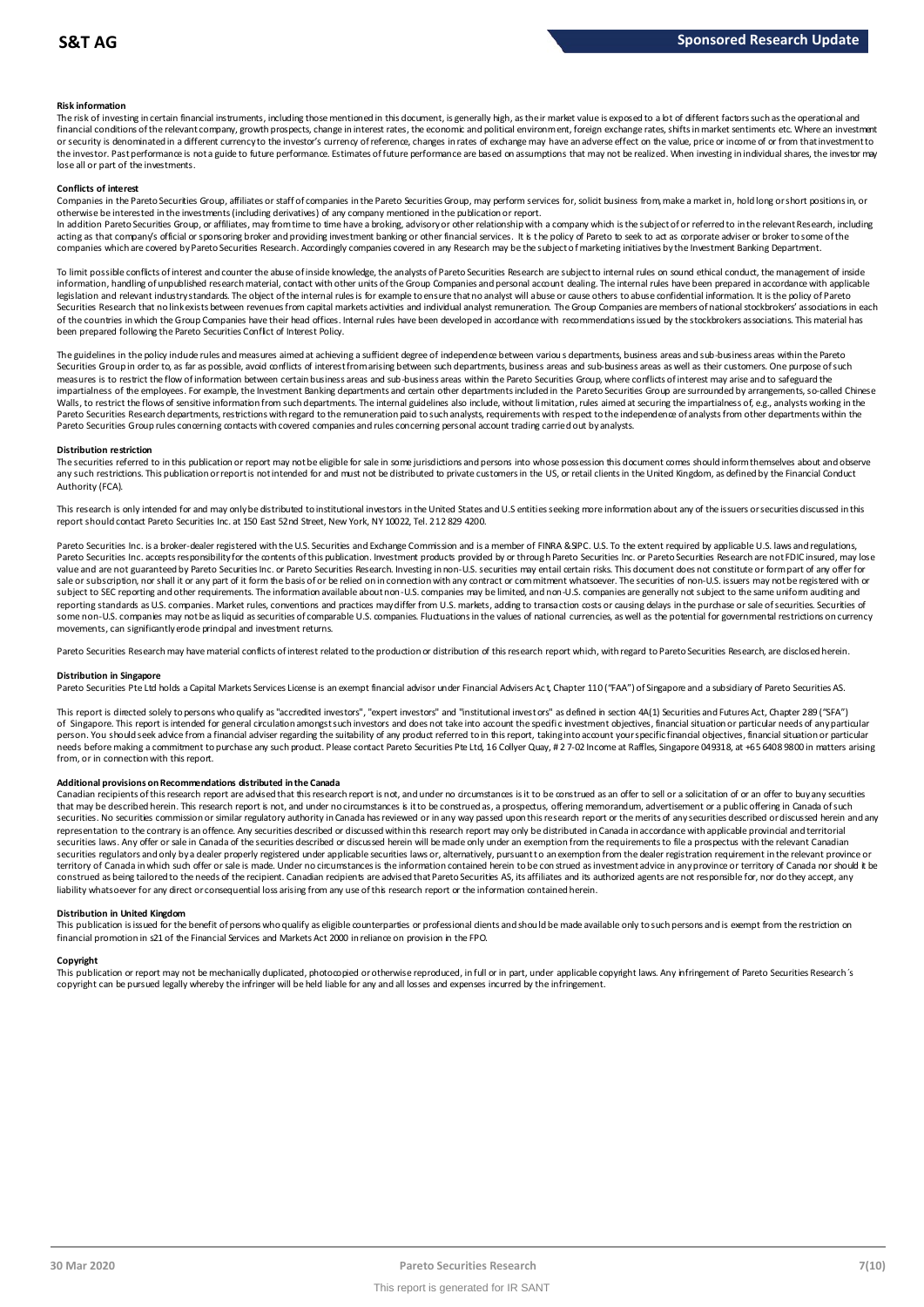### **Appendix A**

# Disclosure requirements pursuant to the Norwegian Securities Trading Regulations section 3-10 (2) and section 3-11 (1), letters a-b

The below list shows companies where Pareto Securities AS -together with affiliated companies and/or persons – own a portion of the shares exceeding 5 % of the total share capital in any company where a recommendation has been produced or distributed by Pareto Securities AS.

| Companies                  | No. of shares Holdings in % |       | Companies                 |           | No. of shares Holdings in % |
|----------------------------|-----------------------------|-------|---------------------------|-----------|-----------------------------|
| <b>Helgeland Sparebank</b> | 2.010.630                   | 9.63% | SpareBank 1Østfold Akersl | 1,140.010 | 9.20%                       |
| Pareto Bank ASA            | 14.902.985                  | 2134% | Sparebanken Vest          | 6.111.796 | 5.69%                       |

| <b>I GIVIV DAIIN AVA</b>   | <b>H.JUL.JUJ</b>            |       | <b>2</b> 2010 UDCU CDCIIN CIIV COL                                                                                                                      | <b>V.III.</b> 30 | <b>U.UU</b> /U              |
|----------------------------|-----------------------------|-------|---------------------------------------------------------------------------------------------------------------------------------------------------------|------------------|-----------------------------|
|                            |                             |       | areto Securities AS or its affiliates own as determined in accordance with Section 13(d) of the US Exchange Act, 1% or moreof the equity securities of: |                  |                             |
| Companies                  | No. of shares Holdings in % |       | Companies                                                                                                                                               |                  | No. of shares Holdings in % |
| <b>Helgeland Sparebank</b> | 2.010.630                   | 9.63% | SpareBank 1SMN                                                                                                                                          | 1885.567         | 145%                        |
| Pareto Bank ASA            | 14.902.985                  | 2134% | SpareBank 1Østfold Akersl                                                                                                                               | 1.140.010        | 9.20%                       |
| Selvaag Bolig ASA          | 2,171,147                   | 2.32% | Sparebanken Møre                                                                                                                                        | 305.239          | 3.09%                       |
| SpareBank 1BV              | 1655.920                    | 2.63% | Sparebanken Sør                                                                                                                                         | 433.149          | 2.77%                       |
| SpareBank 1Nord-Norge      | 3.246.880                   | 3.23% | Sparebanken Vest                                                                                                                                        | 6.111.796        | 5.69%                       |

Pareto Securities AS may hold financial instruments in companies where a recommendation has been produced or distributed by Breto Securities AS in connection with rendering investment services, including Market Making.

| Company                  | Analyst<br>holdings* | Total<br>holdings | Company                    | Analyst<br>holdings* | Total<br>holdings | Company                   | Analyst<br>holdings* | Total<br>holdings |
|--------------------------|----------------------|-------------------|----------------------------|----------------------|-------------------|---------------------------|----------------------|-------------------|
| AF Gruppen               | $\mathbf 0$          | 18,535            | <b>Helgeland Sparebank</b> | 0                    | 4,127             | Schibsted ASA B Aksjer    | 0                    | 597               |
| Aker                     | $\Omega$             | 791               | Ice Group                  | $\Omega$             | 96,891            | Seadrill                  | 0                    | 8,689             |
| Aker BP                  | 0                    | 14,269            | Jæren Sparebank            | 0                    | 500               | Selvaag Bolig             | 0                    | 2,000             |
| American Shipping Compar | $\Omega$             | 3,500             | Komplett Bank              | $\Omega$             | 104,079           | SpareBank 1BV             | 0                    | 22,700            |
| Atlantic Sapphire        | $\Omega$             | 1.105             | Kongsberg Gruppen          | 0                    | 34,118            | SpareBank 1Nord-Norge     | 0                    | 27,325            |
| Avance Gas               | $\Omega$             | 4,580             | <b>KWS</b>                 | 75                   | 75                | SpareBank 1Ringerike Hade | 0                    | 500               |
| Axactor                  | $\Omega$             | 8.709             | Lerøy Seafood              | 0                    | 2,050             | SpareBank 1SMN            | 0                    | 22,865            |
| <b>BASF</b>              | 270                  | 270               | Mowi                       | $\Omega$             | 1,904             | SpareBank 1SR-Bank        | 0                    | 30,040            |
| <b>B</b> onheur          | $\mathbf 0$          | 46.615            | Nordic Semiconductor       | 0                    | 6.000             | Sparebank 1Østfold Akersh | 0                    | 450               |
| <b>BRABank</b>           | $\Omega$             | 1,371,000         | Norsk Hydro                | $\Omega$             | 96,736            | SpareBank 1Østlandet      | 0                    | 2,161             |
| <b>DNB</b>               | $\Omega$             | 29,705            | Norwegian Air Shuttle      | 0                    | 49,491            | Sparebanken Sør           | 0                    | 15,840            |
| <b>DNO</b>               | $\mathbf 0$          | 457,388           | Ocean Yield                | $\Omega$             | 39,037            | Sparebanken Vest          | 0                    | 5,869             |
| DNO Bull ETN             | $\mathbf 0$          | 7.000             | Okeanis Eco Tankers        | 0                    | 2,728             | Sparebanken Øst           | 0                    | 1.500             |
| Entra                    | $\Omega$             | 8,837             | Orkla                      | 0                    | 18,644            | Stolt-Nielsen             | 0                    | 42,426            |
| Equinor                  | $\mathbf 0$          | 5,002             | Pareto Bank                | $\mathbf 0$          | 1,279,375         | Storebrand                | 0                    | 6,165             |
| Europris                 | 0                    | 14,750            | PGS                        | 0                    | 11,656            | Subsea 7                  | 0                    | 1.139             |
| Fjord1                   | $\Omega$             | 50,000            | Pioneer Property           | $\Omega$             | 2,050             | Telenor                   | 0                    | 2,731             |
| Fjordkraft Holding       | $\mathbf 0$          | 8.000             | Protector Forsikring       | $\mathbf 0$          | 14,785            | <b>TGS-NOPEC</b>          | 0                    | 2,000             |
| Frontline                | $\Omega$             | 11,730            | <b>REC Silicon</b>         | $\Omega$             | 32,708            | <b>VOWASA</b>             | 0                    | 4,781             |
| Gjensidige Forsikring    | $\mathbf 0$          | 7,280             | SalMar                     | 0                    | 200               | <b>XXL</b>                | 0                    | 9,279             |
| Golden Ocean Group       | $\Omega$             | 1744              | Sandnes Sparebank          | 0                    | 27,532            | Yara International        | 0                    | 14,253            |
| Grieg Seafood            | $\Omega$             | 770               | Scatec Solar               | $\Omega$             | 35,000            | Zenterio                  | 0                    | 78,865            |
| Hafnia Limited           | $\Omega$             | 10,000            |                            |                      |                   |                           |                      |                   |
|                          |                      |                   |                            |                      |                   |                           |                      |                   |

This overview is updated monthly (last updated 17.03.2020).

\*Analyst holdings ref ers t o posit ions held by t he Paret o Securit ies AS analyst covering t he company.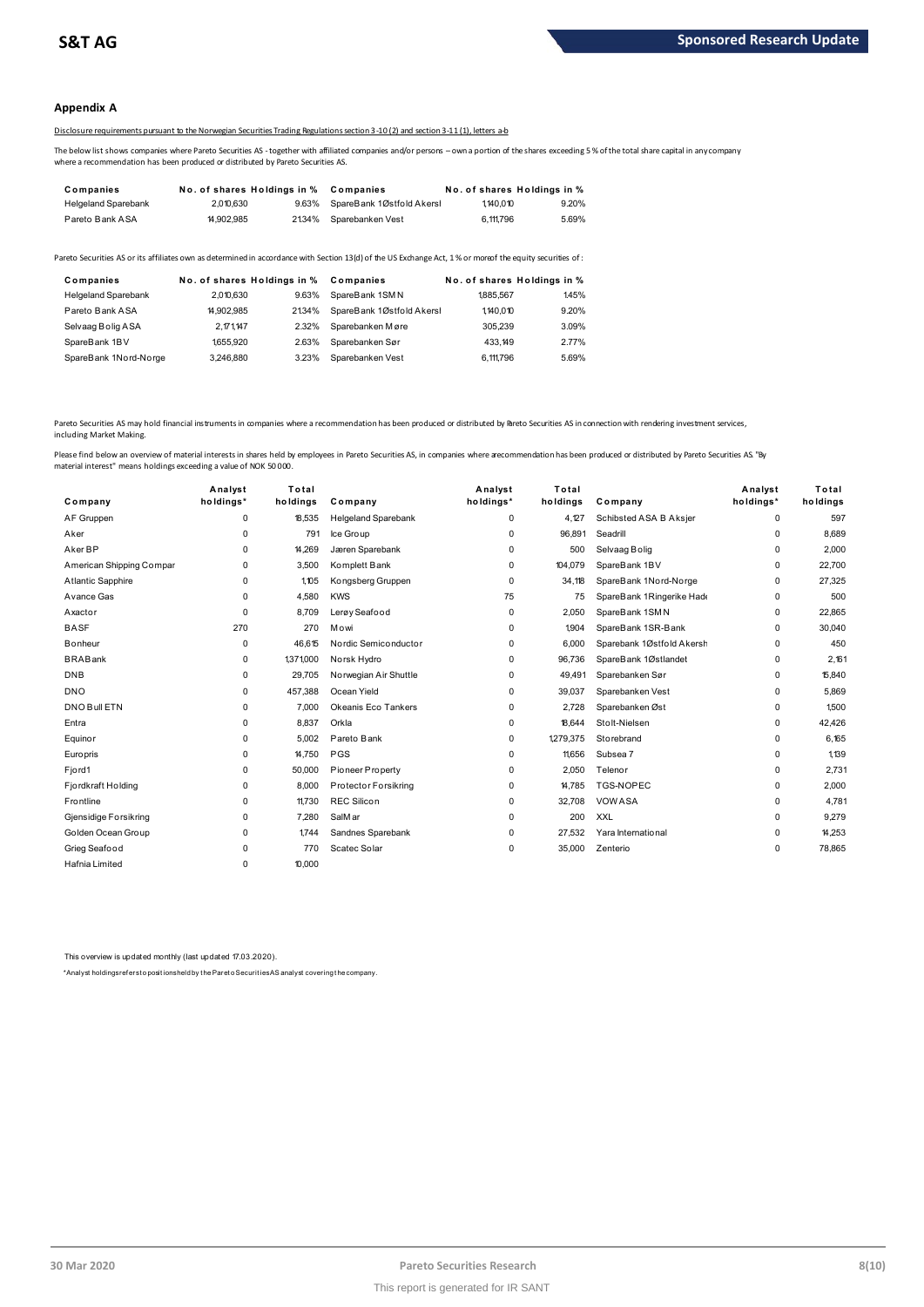# **Appendix B**

Disclosure requirements pursuant to the Norwegian Securities Trading Regulation § 3-11, letters e-f, ref the Securities Trading Act Section 3-10

Overview over issuers of financial instruments where Pareto Securities AS have prepared or distributed investment recommendation, where Pareto Securities AS have been lead manager/co-lead manager<br>or have rendered publicly

| or have rendered publicly known not immaterial investment banking services over the previous 12 months: |                                    |                            |  |  |  |
|---------------------------------------------------------------------------------------------------------|------------------------------------|----------------------------|--|--|--|
| 2020Bulkers                                                                                             | GG. St. Kongensgade 100 og 106     | Ocean Yield                |  |  |  |
| Advanzia Bank                                                                                           | <b>HafniaLimited</b>               | Odfjell SE                 |  |  |  |
| Africa Energy                                                                                           | Haf slund E-CO                     | <b>OKEA</b>                |  |  |  |
| African Petroleum Corporation                                                                           | Hunter Group ASA                   | Otiga Group                |  |  |  |
| Agder Energi                                                                                            | Hörmann Industries                 | Pareto Bank                |  |  |  |
| Aker ASA                                                                                                | Ice Group                          | Petroleum Geo-Services     |  |  |  |
| American Tanker                                                                                         | <b>ICWHolding</b>                  | PetroTal                   |  |  |  |
| <b>Belships</b>                                                                                         | Kingfish Zeeland                   | Pinewood Laboratories      |  |  |  |
| <b>BRAbank</b>                                                                                          | Klaveness Combination Carriers ASA | Pioneer Property Group     |  |  |  |
| <b>BWEnergi</b>                                                                                         | LifeFit                            | ProvidencesInv. Mngmt Pty  |  |  |  |
| Cabonline Group Holding AB                                                                              | Luxaviation Holding                | Quest erre Energy          |  |  |  |
| CentralNic Group                                                                                        | Monobank ASA                       | SandnesSparebank           |  |  |  |
| <b>DNO</b>                                                                                              | Mutares SE& Co. KGaA               | Seadrill                   |  |  |  |
| Erwe Immobilien                                                                                         | Navig8                             | Shamaran Petroleum         |  |  |  |
| Euromicron AG                                                                                           | Navigator Holdings                 | Sparebanken Vest           |  |  |  |
| Exmar NV                                                                                                | Norbit ASA                         | Stolt Nilsen               |  |  |  |
| Filo Mining Corp                                                                                        | Northern Ocean                     | TEMPTON Dienst leist ungen |  |  |  |
| Flex LNG                                                                                                | Norwegian Air Shuttle              | United Camping AB          |  |  |  |
| Floatel                                                                                                 | Nouveau Monde Graphite             | Vant age Drilling          |  |  |  |
| Genel Energy                                                                                            |                                    |                            |  |  |  |

*This overview is updated monthly (this overview is for the period 28.02.2019 – 29.02.2020).*

# **Appendix C**

Disclosure requirements pursuant to the Norwegian Securities Trading Regulation § 3-11 (4)

# **R ecommendat ion % dist ribut ion D ist ribut ion of recommendat ions**

| .    | _____ |
|------|-------|
| Buy  | 56%   |
| Hold | 39%   |
| Sell | 5%    |

| ---                                             | . .            |
|-------------------------------------------------|----------------|
| Distribution of recommendations (transactions*) |                |
| Recommendation                                  | % distribution |
| Buy                                             | 87%            |
| Hold                                            | 13%            |
| Sell                                            | $0\%$          |
|                                                 |                |

\* Companies under coverage with which Pareto Securities Group has on-going or completed public investment banking services in the previous 12 months This overview is updated monthly (last updated 17.03.2020).